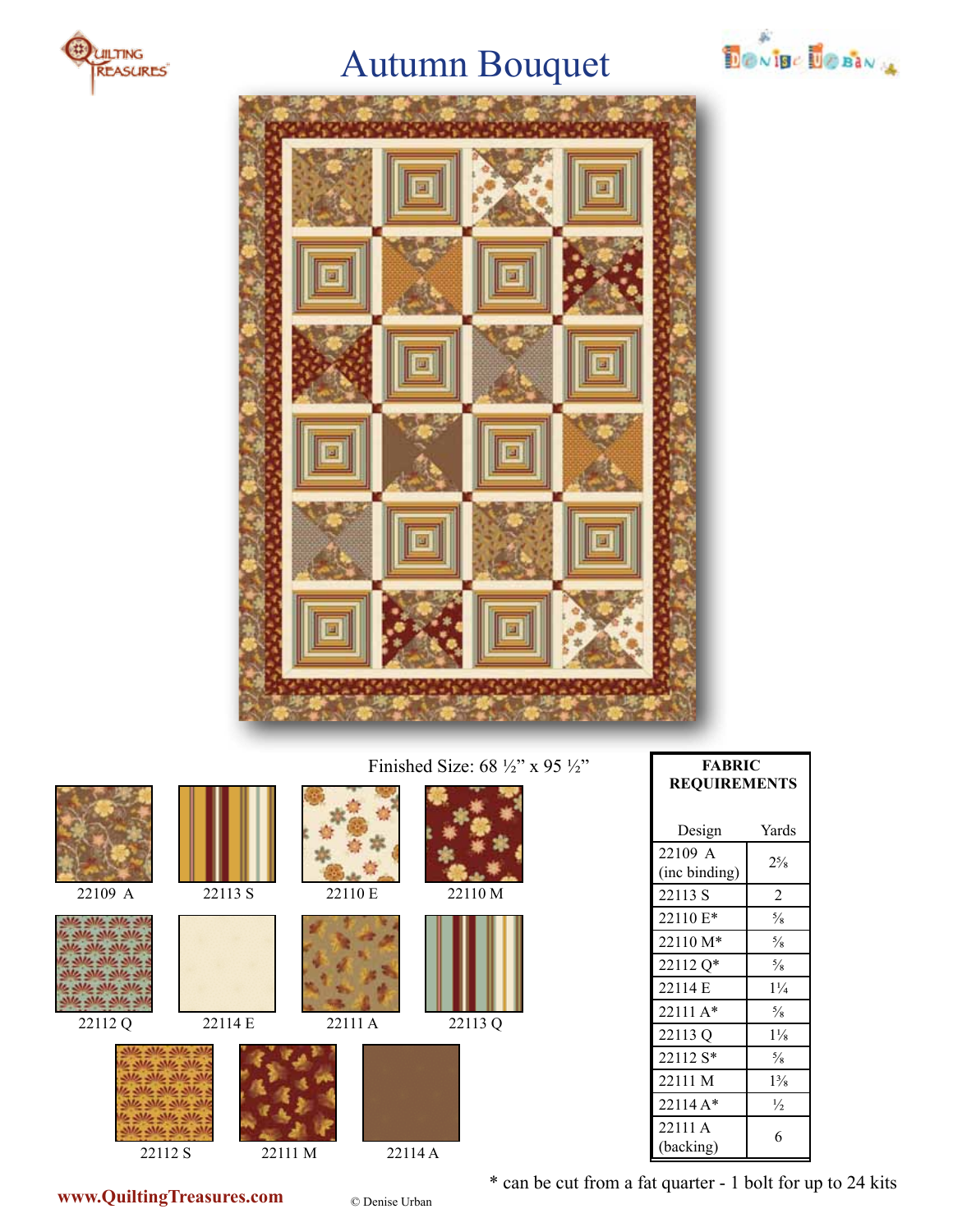

# Autumn Bouquet



#### **Autumn Bouquet**

Quilt designed by Tammy Silvers & Julie LaBauve, Outside the Line Designs Finished quilt size:  $68\frac{1}{2}$ " x 95 $\frac{1}{2}$ " Block size: 12" x 12" Number of blocks: 24 Skill level: Confident Beginner

#### **Cutting Directions:**

**Note: WOF = width of fabric.**

**22110E - Cream Floral,**

**22110M - Wine Floral,** 

**22112Q - Teal Print,**

**22111A - Light Brown Leaf Print,** 

**22112S - Gold Print,**

#### **22114A - Brown Blender**

• Cut (1) 13  $\frac{1}{4}$ " square of each fabric. • Cut each square on both diagonals to make 4 A triangles from each fabric. You will have extra A triangles left after making blocks.

## **22111M - Wine Leaf Print**

• Cut (1) 13  $\frac{1}{4}$ " x WOF strip. Recut strip into (1) 13  $\frac{1}{4}$ " square.

• Cut the square on both diagonals to make 4 A triangles.

- Cut (2) 2" by remaining width of fabric strips.
- Recut these strips into (15) 2" sashing squares.
- Cut (9) 3" x WOF strips for middle borders.

#### **22114E - Cream Blender**

- Cut (2)  $12\frac{1}{2}$ " x WOF strips.
- Recut strips into (38)  $2''$  x 12  $\frac{1}{2}$  sashing strips.
- Cut (9) 2" x WOF strips for inner borders.

#### **22113S - Cream/Brown/Rust Stripe**

• Prepare a 9  $\frac{1}{2}$ " square template using clear template material.

• Draw a diagonal line through the center of the template.

• Place the template on the stripe fabric aligning the drawn diagonal line perfectly with a stripe in the fabric.

• Cut the square. Repeat to cut a total of 12 identical squares.

• Cut each square in half along the diagonal on a stripe to make 24 B triangles.



## **22113Q - Cream/Brown/Teal Stripe**

• Repeat cutting instructions for the Cream/Brown/ Rust Stripe, placing the diagonal line on the square template on the same part of the stripe to cut 12 identical squares. • Cut each square in half along the stripe diagonal to make 24 C triangles.

**Note:** *These squares should be identical to the Cream/Brown/Rust Stripe squares to form the pattern when the triangles are joined later. To guarantee cutting squares to match the Cream/ Brown/Rust Stripe, place one of those triangles right side up on the Cream/Brown/Teal Stripe, matching the stripe lines and align the template in this position for cutting.*

## **22109A - Brown Large Floral**

- Cut (2) 13  $\frac{1}{4}$ " x WOF strips. Recut strips into (6) 13  $\frac{1}{4}$ " squares.
- Cut each square on both diagonals to make a total of (24) D triangles.
- Cut (9)  $4\frac{1}{2}$ " x WOF strips for outer borders.
- Cut (9)  $2\frac{1}{4}$ " x WOF strips for binding.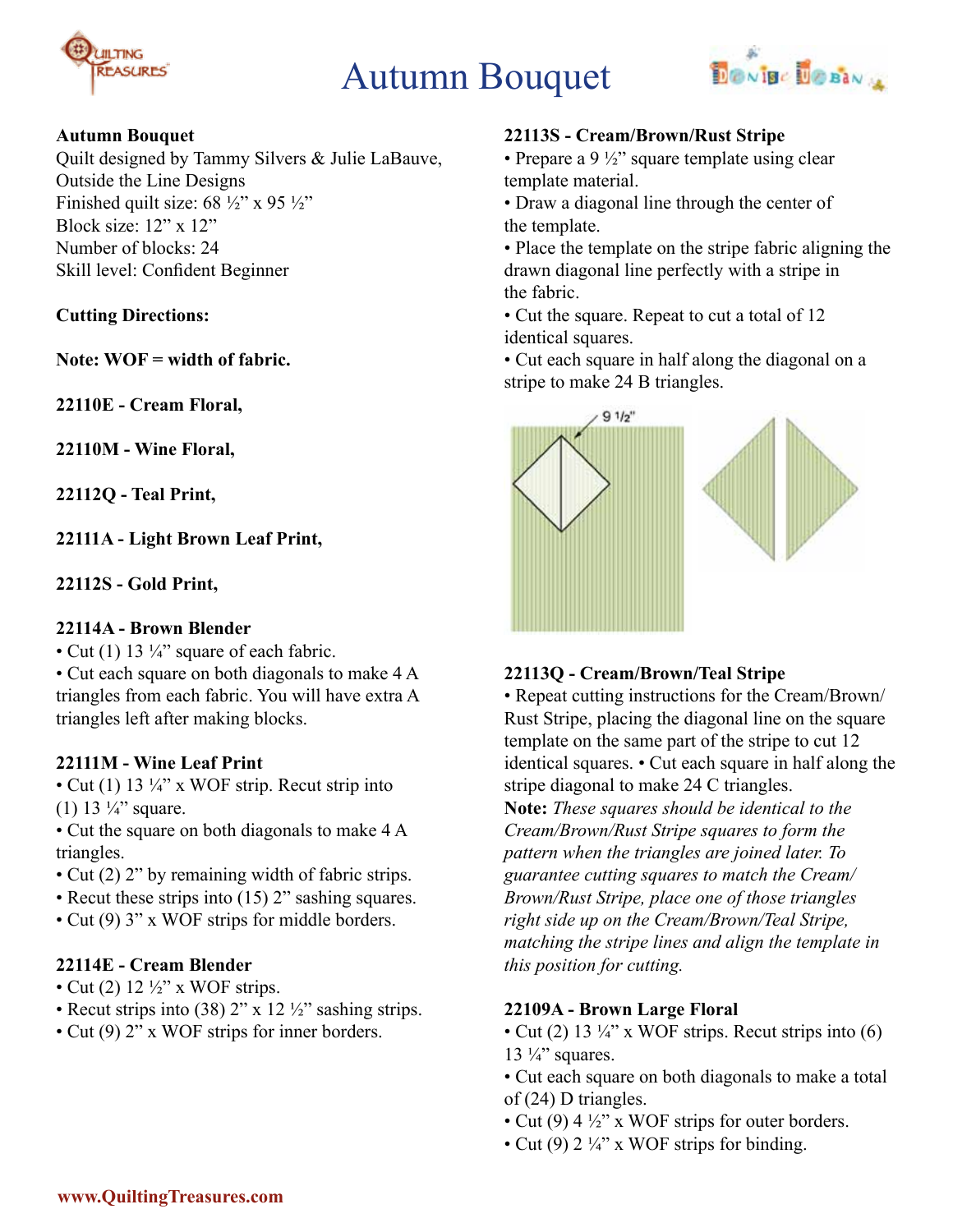# Autumn Bouquet



## **22111A - Light Brown Leaf Print Backing**

• Cut backing into (2) 104" lengths.

#### **Making the Hourglass Blocks:**

**JILTING** 

**REASURES** 

**1.** Select two D triangles and two same-fabric A triangles. Sew an A triangle to a D triangle on the short sides to make an A-D triangle unit. Repeat to make a second A-D triangle unit. Press seams



toward D. **2.** Join the 2 A-D triangle units to complete 1 Floral



Hourglass block. Press seam to 1 side. **3.** Repeat steps 1 and 2 to complete a total of 12 Floral Hourglass Blocks.

**4.** Repeat step 1–3 with B and C triangles to complete (12) Stripe Hourglass blocks. Note: Carefully match stripes when joining the triangles to form the pattern.



## **Quilt Assembly:**

**1.** Select and join 2 each Floral Hourglass and Stripe Hourglass blocks with (3)  $2$ " x 12  $\frac{1}{2}$ " sashing strips to make a block row referring to the quilt diagram for positioning of blocks. Press seams toward the sashing strips. Repeat to make a total of 6 block rows.



**2.** Select and join (3) 2" sashing squares and (4)  $2''$  x 12 1/2" sashing strips to make a sashing row. Press seams toward sashing strips. Repeat to make a total of (5) sashing rows.

**3.** Join the block rows with the sashing rows, turning the block rows as necessary to create the pattern referring to the quilt diagram for positioning. Press seams toward sashing rows. **4.** Join the 2"-wide Cream Blender strips on the short ends to make a long strip. Press seams open. Recut strip into (2)  $2$ " x  $75$ " strips and (2)  $2$ " x  $100$ " strips.

**5.** Repeat step 4 with the 3"-wide Wine Leaf Print strips and with the 4 ½"-wide Brown Large Floral strips.

**6.** Sew a 2" x 75" strip to a 3" x 75" strip to a 4 ½" x 75" strip to make the top strip. Press seams toward the wider strip. Repeat to make the bottom strip.